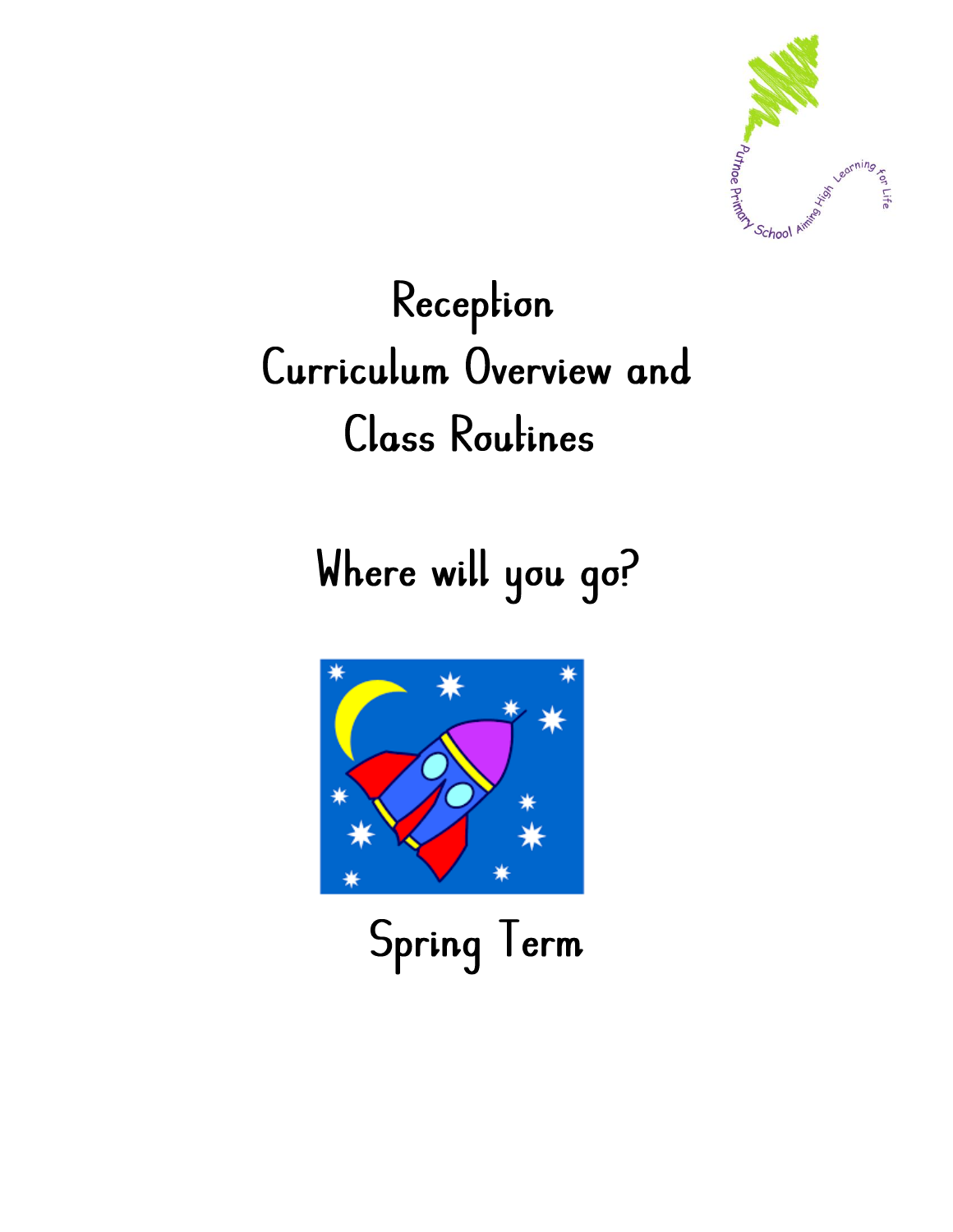## **Things we may talk about this half term**

'You Choose' by Pippa Goodhart **Transport** 'Monkey Puzzle' By Julia Donaldson The Jungle Africa 'Mr Wolf's Pancakes' by Jan Fearnley 'Handa's Surprise by Eileen Browne 'Whatever Next?' by Jill Murphy 'Aliens in Underpants' by Claire Freedman The Solar System

# **Topics**

Descriptive language Non-fiction texts Addition and subtraction Number bonds to 5 and 10 Doubling and halving Maps and globes 3D Shapes Mothering Sunday Easter

# **Class Expectations**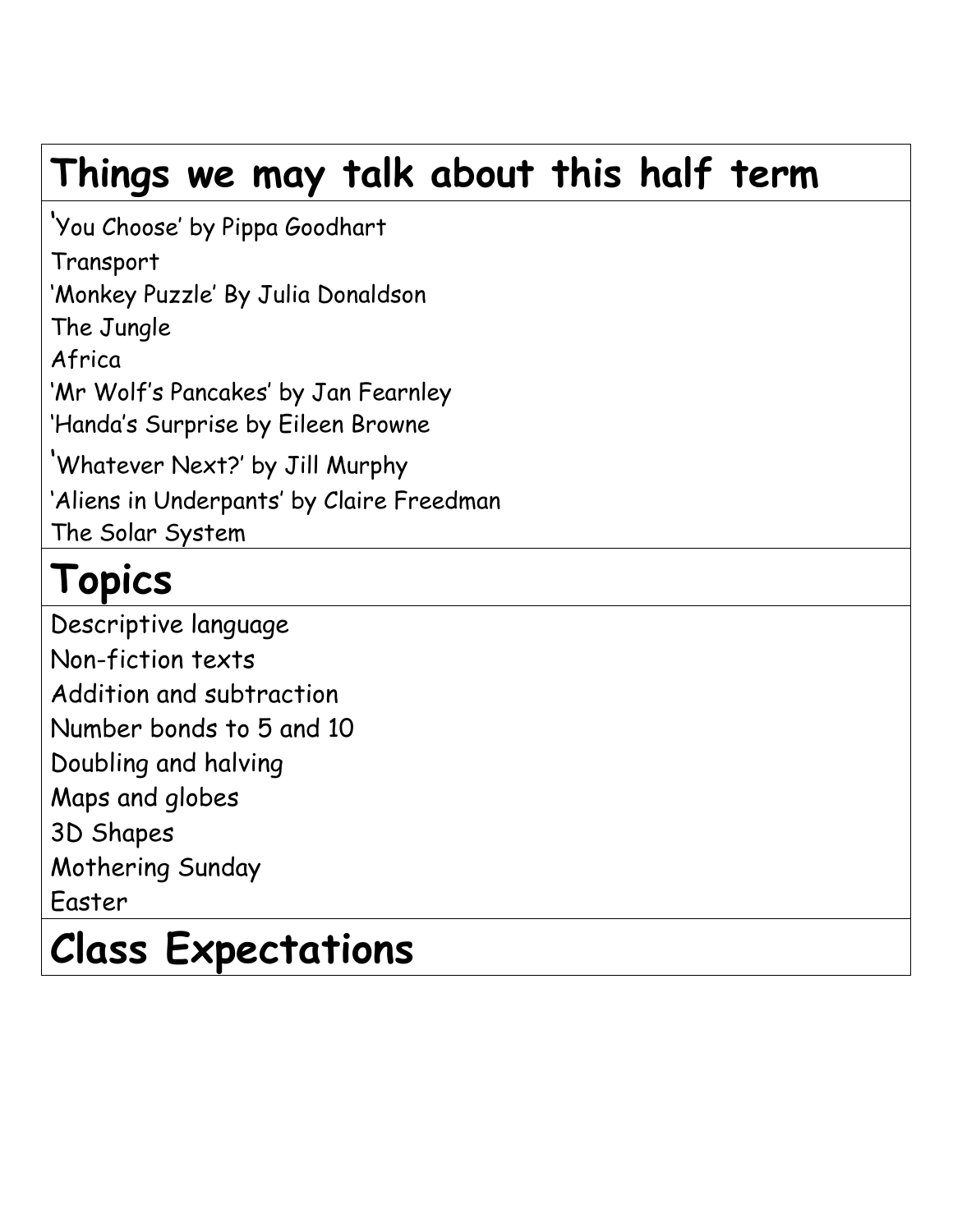

Explore colour and colour mixinq.  $\mathbf{B}$ 

j

Refine, use and express a variety of artistic effects to express ideas and reelings. The south of the turns and resolution of the conversation of the conversation of the conversation.

Create collaboratively sharing ideas, resources and skills.  $\mathbf{r}$  and feeling in appropriate ways in appropriate way suppress the  $\mathbf{r}$ 

- Say when the do and don't need help
- Think about the needs and feelings of others

### <sup>2</sup> Personal, Social and Emotional Development

Expresses his/her reelings and considers the reelings or others.

Give pocused altention to what the teacher is saying, responding appropriately and shows the ability to rollow instructions

Shows resilience and perseverance in the face of a challenge.

Explores and engages in Music making and dance and recounts in the inducements to adults and priendships with peers.<br>attachments to adults and priendships with peers.



Learn and use new vocabulary Listen to and talk about stories to build familiarity and understanding. Learn rhymes and songs Engages in non-fiction books. Listens attentively and responds to what he/she hears with relevant auestions, comments and actions when beina read to.

E

### . O

### Physical Development

Revise and refine the fundamental skills he/she already has already acquired for rolling, crawling, walking, jumping, running, hopping, skipping and climbing.

Develop fine motor skills to use a range of tools competently, safely and competently.

### Mathematics

Explore the composition of numbers to IO. Recall number bonds for numbers 0 to 5 and some to 10. Compare quantities up to 10 in different contexts, recognising when one quantity is less than, greater than or the same as the other.

Select, rotate and manipulate shapes in order to develop spatial awareness

Talk about and explore 3D shapes



### Understanding the world Draw information from a simple map. Recoqnises similarities and differences between life in this country and other countries. Recoqnises some environments which are diccerent to the one in which he/she lives

#### Literacy  $\mathbb{R}$ Demonstrates understanding of what has been read to him/ her by retelling stories and narratives in their own words and using recently introduced vocabulary. Is able to blend sounds into short words Read groups of letters that each represent one sound and say the sounds for them (diqraphs) Read simple phrases made up of words with known letter/ sound

correspondence and a rew common exception words.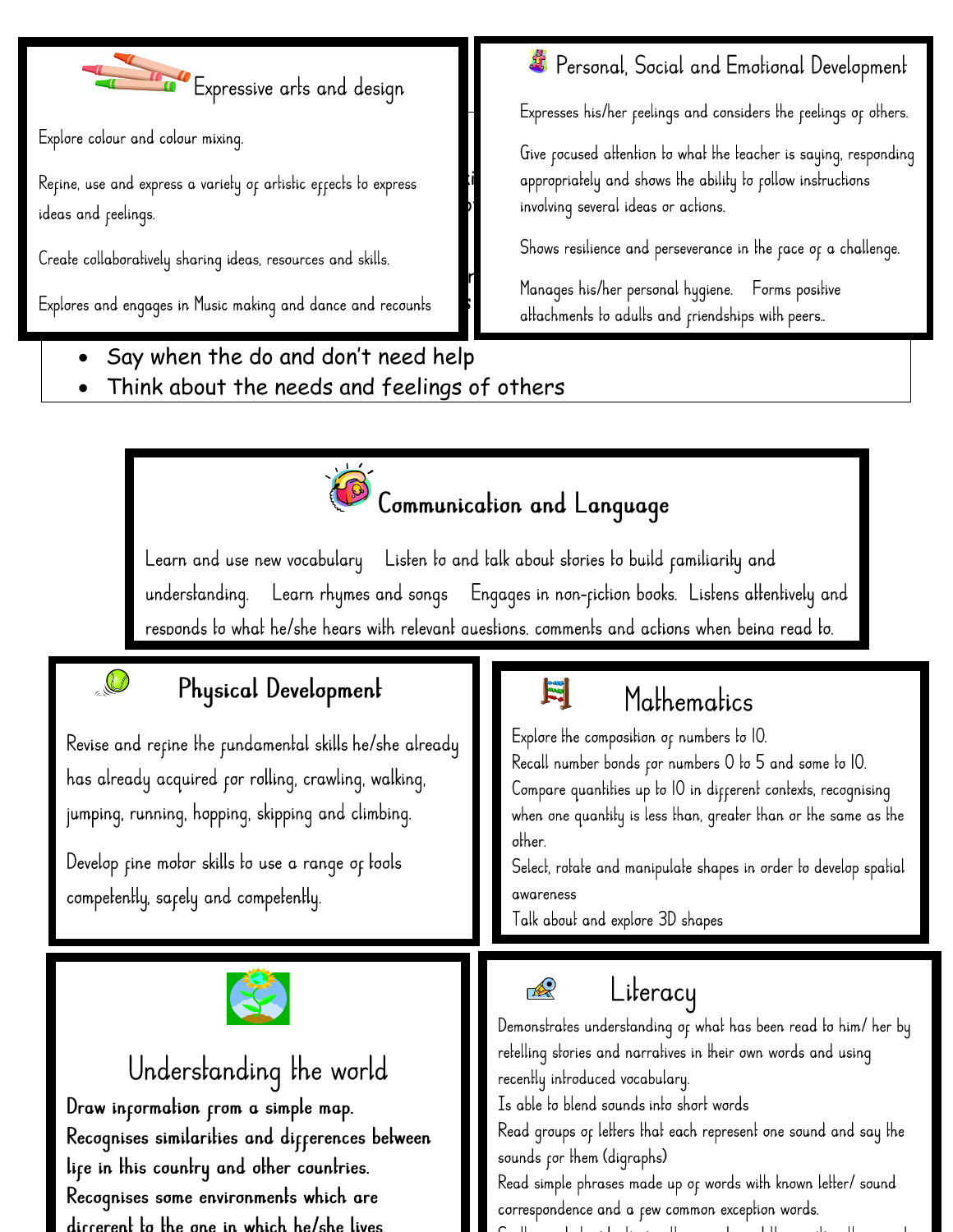### Recognises similarities and differences between life in this country and other countries.

### Reading/Key words

We will continue to read and change your child's reading book **twice a week**. During one of the reading sessions, we will also be reading key words and will endeavour to update reading records.

Please support your child's learning of key words daily and ensure you sign/comment in the reading record to show you have read with your child. Please continue to 'dot' a key word if you feel your child can read it. We will highlight a word to show when your child has read it consistently.

We are continuing to use the Monster Phonics scheme and the children are finding the monsters engaging and a fun way to learn Phonics.

#### Reading for pleasure

Please can we stress the importance of reading daily with your child – a minimum of 5 minutes reading every day is all that we ask. Don't feel under pressure to read the whole book every day, reading should be enjoyable!

You could:

- Talk about the pictures, what can we see? Why do you think that is?
- Discuss the character feelings and emotions
- Make predictions